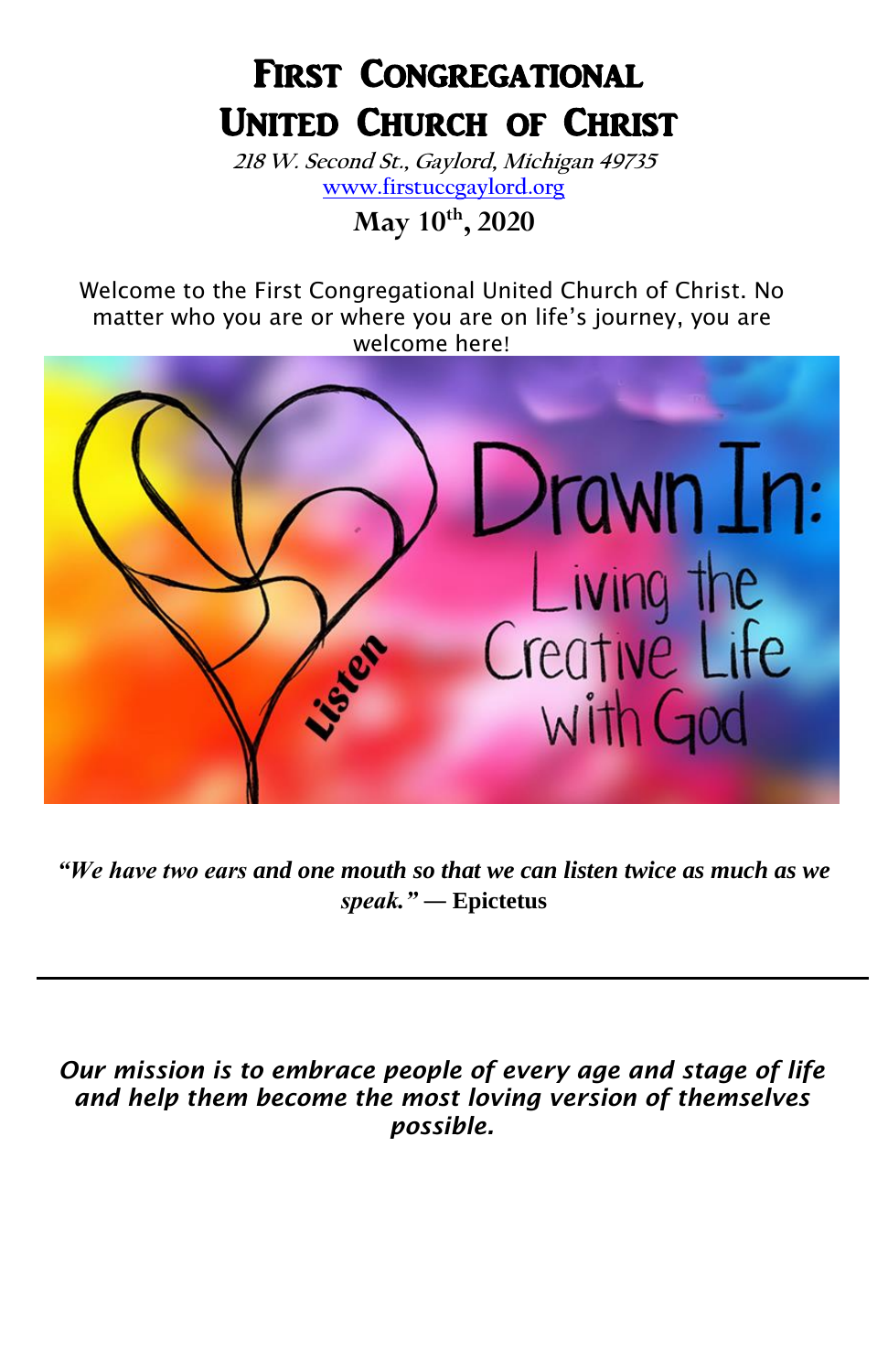#### *Words of Welcome*

#### *\*Call to Worship: (WL = Worship Leader, M= Ministers)*

- WL: We come together, although separated by necessity; we come as the people of God.
- **M: We come together as the Body of Christ in the world.**
- WL: We come as we are drawn in to participate in the creation of the Kingdom of God on earth.
- **M: We come seeking to listen for God's call, to hear God's voice.**
- WL: Sometimes the call we hear is different than we expected.

**M: Let us hear what God asks of us; let us respond in joy for the love of God. ALL: Speak to us this day, O God, Your servants are listening.**

#### *Hymn*

"How Great Thou Art"

#### *Corporate Unison Prayer*

God of presence and promise, You continually invite Your creatures into loving and trusting relationship with You. You have provided Your Word to sustain us, Your Word written in texts of old, Your Word made flesh in Jesus the Christ, and Your Word whispered to our hearts each day. As Christ listened to You and lived his life according to Your will, so we strive to listen and bend our lives toward Your desire. We long for a deepened awareness of Your near presence and Your constancy. We yearn for heightened sensitivity to Your voice. Help us discern Your voice amidst all life's distractions. Help us filter out those voices that are not Yours, attuning ourselves to Your voice. Then, having heard You speak, O God, help us to follow Your call, expressing our willing response in praising You and living lives that bring honor and glory to You and You alone. Amen.

> *1 st Scripture Reading* Acts 16:6-15

*Special Music* "What Have You Done to Lift Somebody Up? Joanna Morse

> *Children's Time* "Sounds and Sights of Spring"

#### *Our Mothers*

*2 nd Scripture Reading* John 2:1-11 (NIV)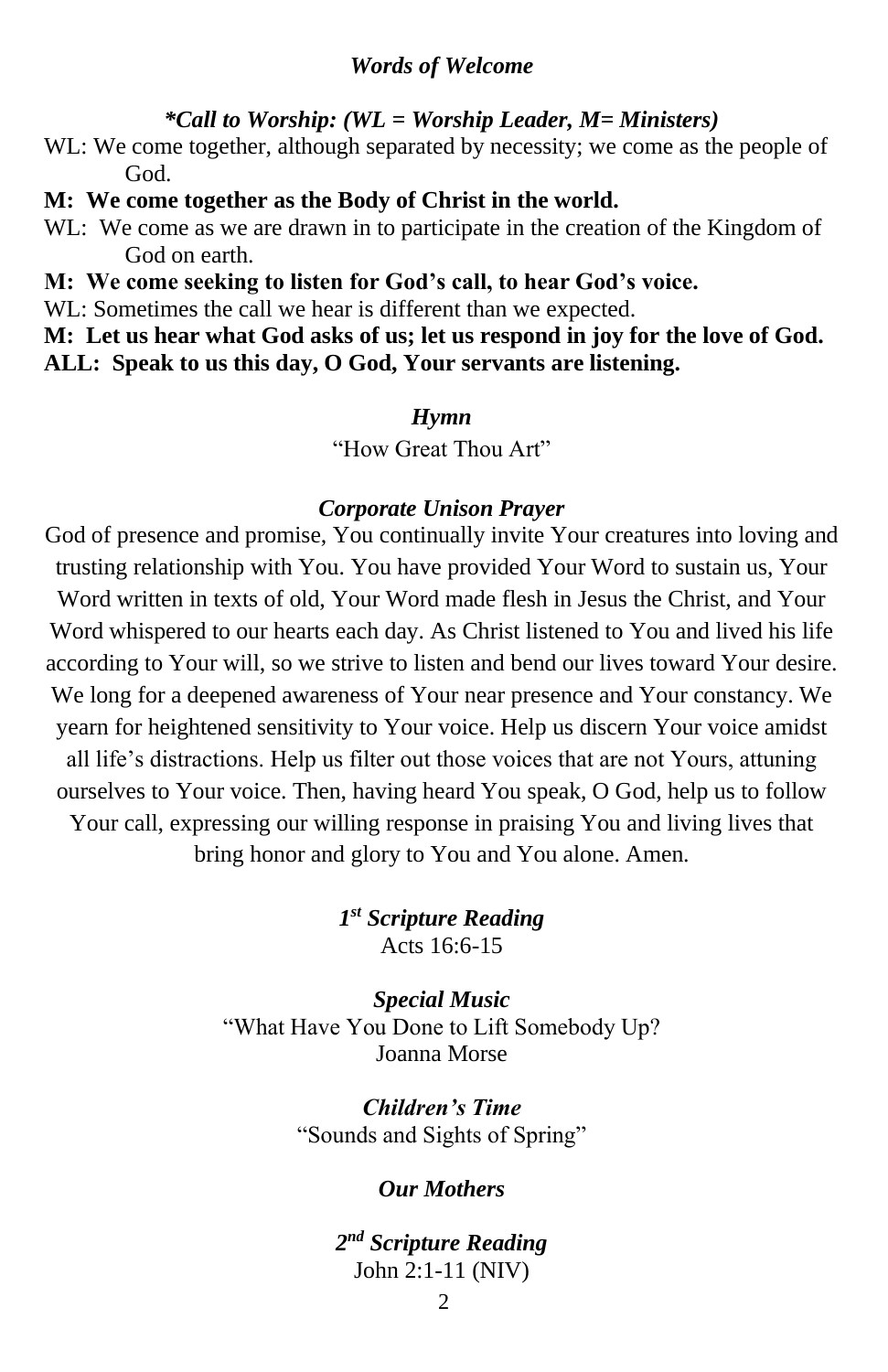## *Sermon*

Écoutez Attentivement! (Listen Closely!)

### *Offering*

At this time, you may mail in your contributions to the church: *218 W. 2nd St. Gaylord, MI 49735*

## *The Doxology*

*Praise God from whom all blessings flow/Praise God, all creatures here below/Praise God for all that Love has done/Creator, Christ, and Spirit, One.*

## *Feast of Love*

*Maggie Wallin*

## *Benediction*

May you see the unfolding of each day as an opportunity to be a Co-Creator with God.

As a Jesus-Follower, may you feel his company leading you toward creating more kindness, justice and mercy.

May you listen for the Spirit's whisperings of new directions to follow, new paths to trod, new joys to behold.

And may you feel God's presence with you this day and in all the days ahead. Amen.

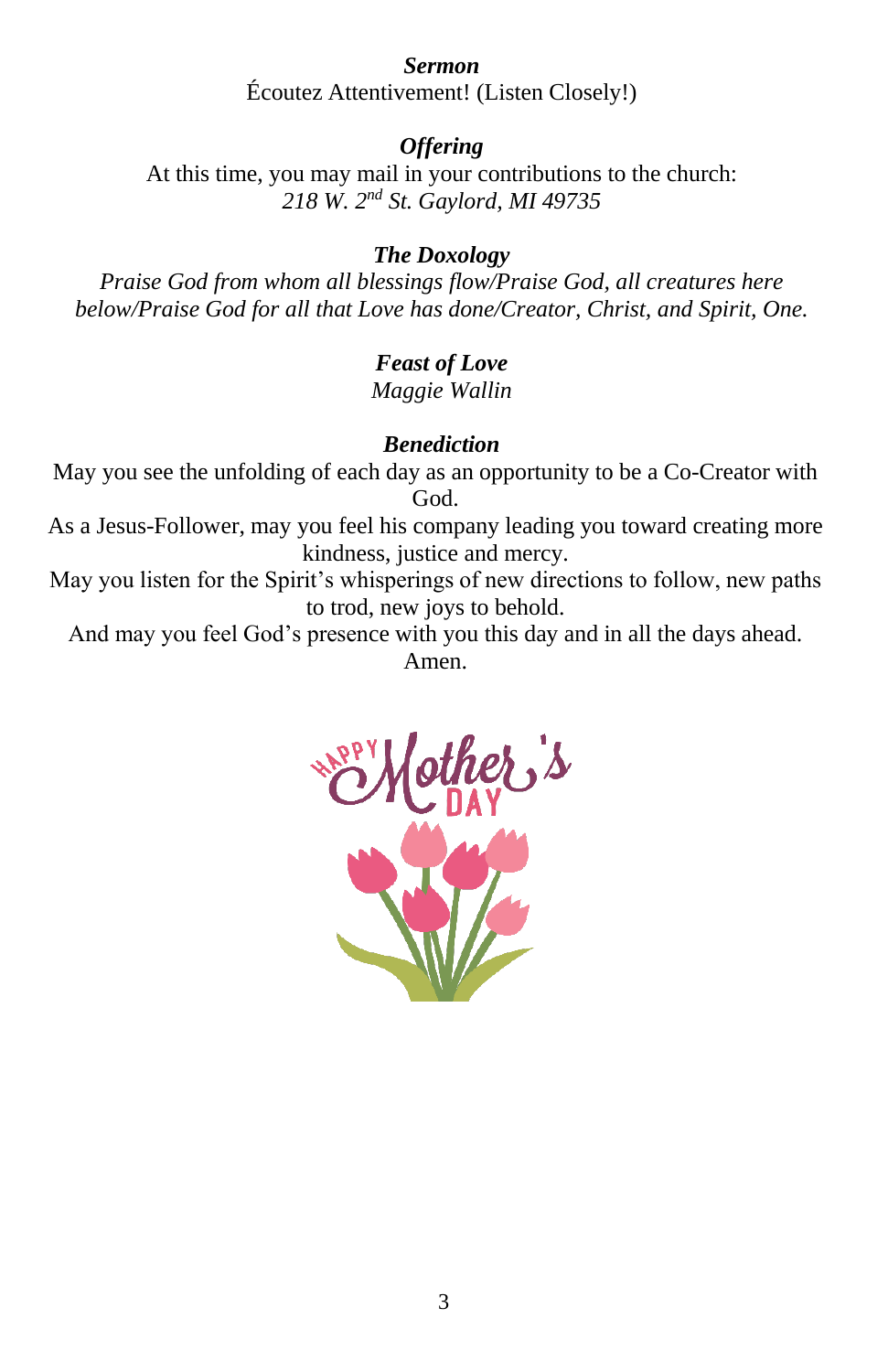*SUNDAY PARTICIPANTS:*  **Sermon Leader:** Maggie Wallin **Music Director:** Rokko Jans **Liturgist:** Sallie Anderson **Children's Message**: Brenda Brummel **Alter Design:** Helen Mate

#### **Moderator**

Rokko Jans E-mail: [rokko@alaricjans.com](mailto:rokko@alaricjans.com)

#### **Communications Coordinator**

Jessica Benoit 989-732-5726

E-mail: office@firstuccgaylord.org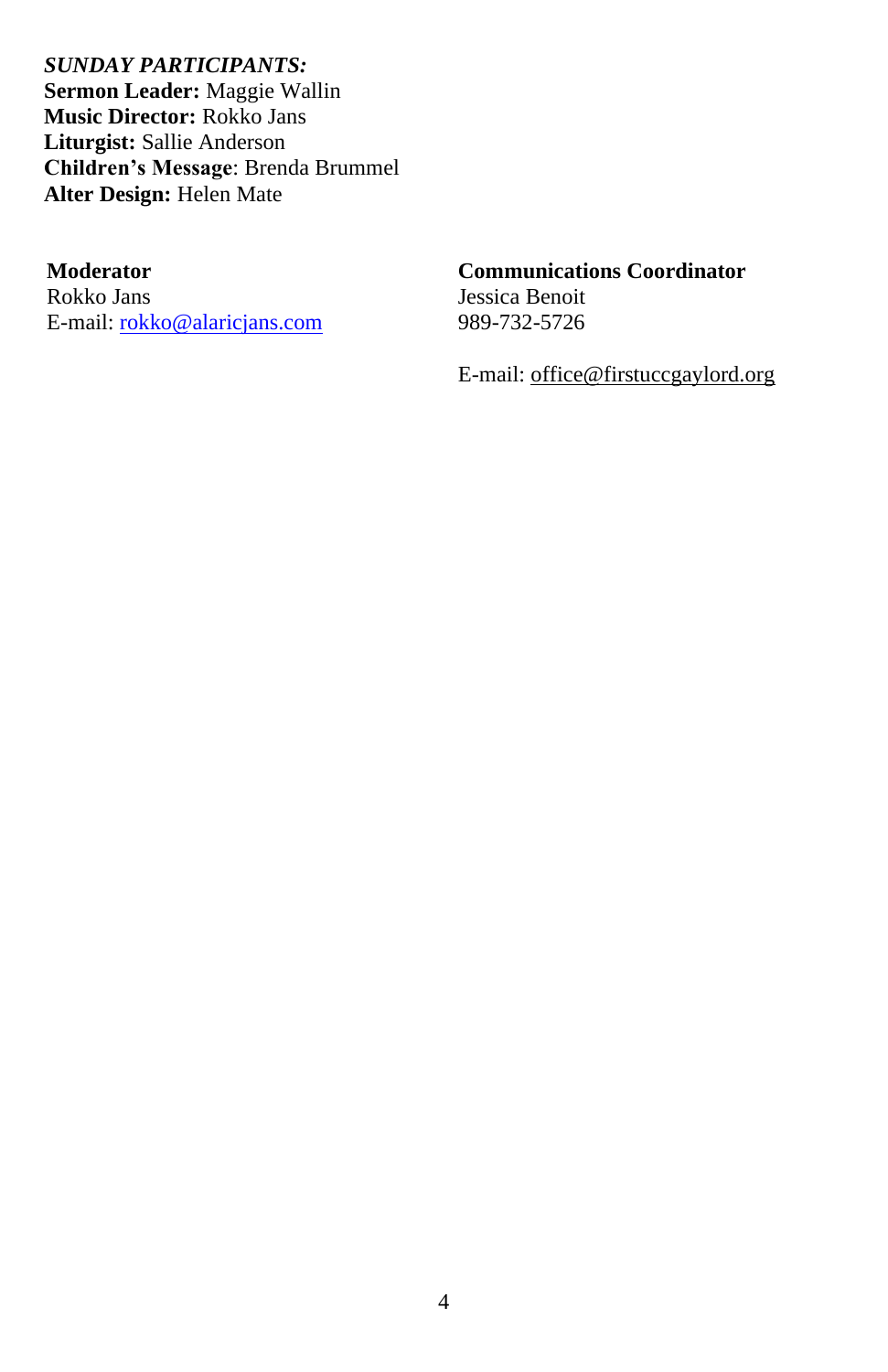# - ANNOUNCEMENTS –

## COVID -19

**If you must be isolated during the COVID-19 crisis,** please let the Church Office know 989-732-5726 or [office@firstuccgaylord.org](mailto:office@firstuccgaylord.org) so we can call or visit you as well as keep you in the prayers of the congregation.

**Virtual Coffee Hour** - click the following link to join our virtual coffee hour this Sunday between 10:45 – 11 am; [https://us02web.zoom.us/j/4439199261](https://firstuccgaylord.us20.list-manage.com/track/click?u=7f2a27ab158c2b7356920f650&id=36015e1d34&e=1034f0ffee) call or text Rokko (773) 398-6767 or Brenda (810) 623-1691 if you have any difficulties connecting. Dial in phone number is: (929) 205 6099

**Through the years, Alpine Oven has been so supportive of our church**. They have provided us with food and more recently the venue for our fund raiser for Kids on a Mission. We want to let you know that both Alpine Tavern and Crave are open for carry out service.

**Al Davis is doing well in Florida.** He would love to hear from his Northern Michigan friends! (321) 522-9898

**Office Hours** – are suspended effective immediately. You must notify Jessica if you've been in the office or plan to go to office, so we eliminate any face to face encounters.

**Building Use** – all building use is suspended until further notice unless otherwise discussed. This includes The Community Meal, bible study, and book club.

**The Food Pantry** – is in desperate need of food donations as many families from the service industries are without pay right now. If you can spare non-perishables, please call the United Way for drop-off times and more information regarding the next dates for helping with The Food Pantry: May 18 & 19th: 12p-2p (Monday and Tuesday).

**Census 2020 –** be sure to complete your census at [my2020census.gov](http://www.my2020census.gov/) if you haven't already!

### Happenings at Church

For the week of May 10<sup>th</sup>, 2020

| Sunday:    | Virtual Worship, 10:00am       |
|------------|--------------------------------|
|            | Virtual Coffee Hour, 10:45am   |
| Monday:    | Reaching In via Zoom, 12:00pm  |
| Wednesday: | Reaching Out via Zoom, 11:00am |
| Thursday:  | Bible Study via Zoom, 11:00am  |